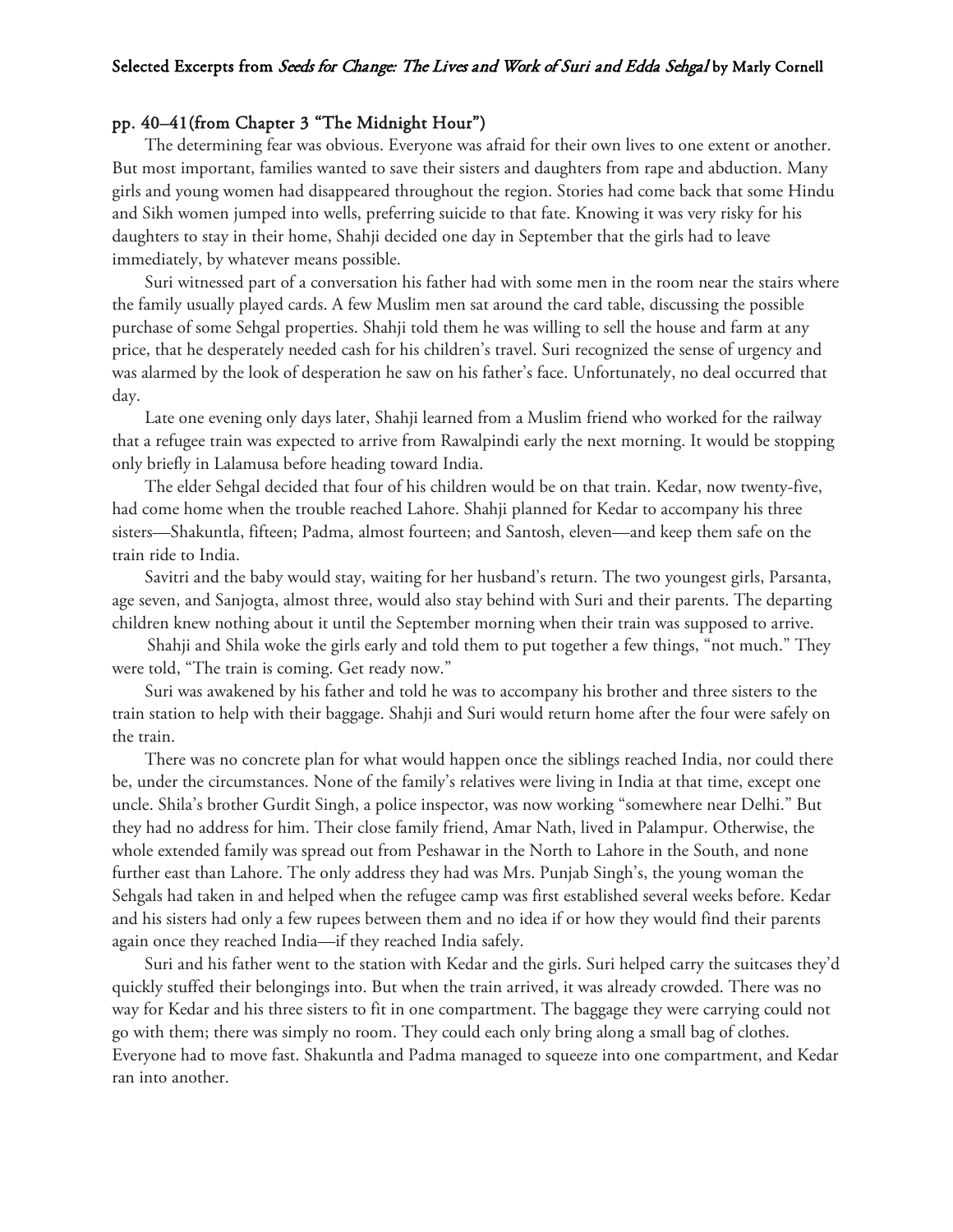Eleven-year-old Santosh found a spot in a rear train car. But someone needed to accompany her. Suri was enlisted at the last minute as Shahji quickly pushed the boy into the compartment behind his little sister and, without warning, the train started moving.

Shahji hurriedly said good-bye to his children, literally running from one compartment to the other as his dear ones left for an uncertain location and a perilous future.

Suri had, of course, not left the house that morning with any expectation of leaving on a train. He had nothing at all with him when he was tossed like a football onto the train car by his desperate father. Suri had only the clothes he was wearing: a pair of knickers (shorts), a short-sleeved shirt, and flimsy sandals. Instantly accepting his assigned duty, despite his own panic, Suri struggled through the crowded train car to reach his little sister. When Santosh saw her brother, a degree of relief could be seen along with the terror in her eyes.

Suddenly dislocated from the intimate domain he had enjoyed until age thirteen, Suri would now have to rely solely on his own inner sense and the values embedded in him by his family and his childhood in the Punjab.

# pp. 86–87 (from Chapter 7 "Uprooted")

The Allied Forces were closing in on Germany in early 1945. Hitler's reign was collapsing, and the city of Breslau was key to the southern invasion route into Germany. The largest city in the former eastern territories of Germany, Hitler had designated Breslau as a *Festung* (fortress), one of seven cities to be held at all costs, "to be defended to the last drop of German blood."19 Alfred was drafted to defend Breslau right after that announcement. Margarete feared for her brother's safety.

The *Gauleiter* (the regional Nazi leader) for Lower Silesia, an SS man named Karl Hanke, did not permit or even reveal the possibility of evacuation from Silesia until the Russian army was closing in on Breslau by way of Festenberg in mid-January. He gave the order that women, children, and old men must leave Lower Silesia. They had twenty-four hours to leave for German-occupied Czechoslovakia.

The weather was particularly severe that winter; the temperature was often -20 $\rm{C}$  (-4 $\rm{F}$ ). Max sprang into action and managed to get a wagon with horses. Margarete grabbed her fur coat and what few necessities she could carry: some photographs, bars of soap, and a little potty for Edda. Abandoning their home, Max loaded up Ida, Erna, Margarete, three-year-old Edda, and a few neighbors, and they set off together in the cold, joining the rest of the fleeing German population from Silesia.<sup>20</sup>

The family felt particularly upset leaving their animals—goats, chickens, rabbits, a gaggle of geese, and a flock of ducks. Who would feed them? They tried to imagine that someone staying behind might care for the animals. In retrospect, though, they realized their animals were probably butchered by the hungry Red Army that was immediately bearing down on the town.

When the family reached the railway station, people staying behind took the horses. Though the trains were jammed, Edda's family was able to stay together in the same car of the first of many trains they boarded in the coming days, weeks, and months. The train cars had no windows and no heat. Margarete was very glad she brought the potty for Edda. People were so tightly crammed onto the train that some of them could not get to the train toilets. They wet their pants, which would then freeze. A few individuals died of burst bladders in the bitter cold. Many were too weak to withstand the extremes in temperature and the continuing discomfort. Thousands leaving Silesia that winter died from hypothermia in transit.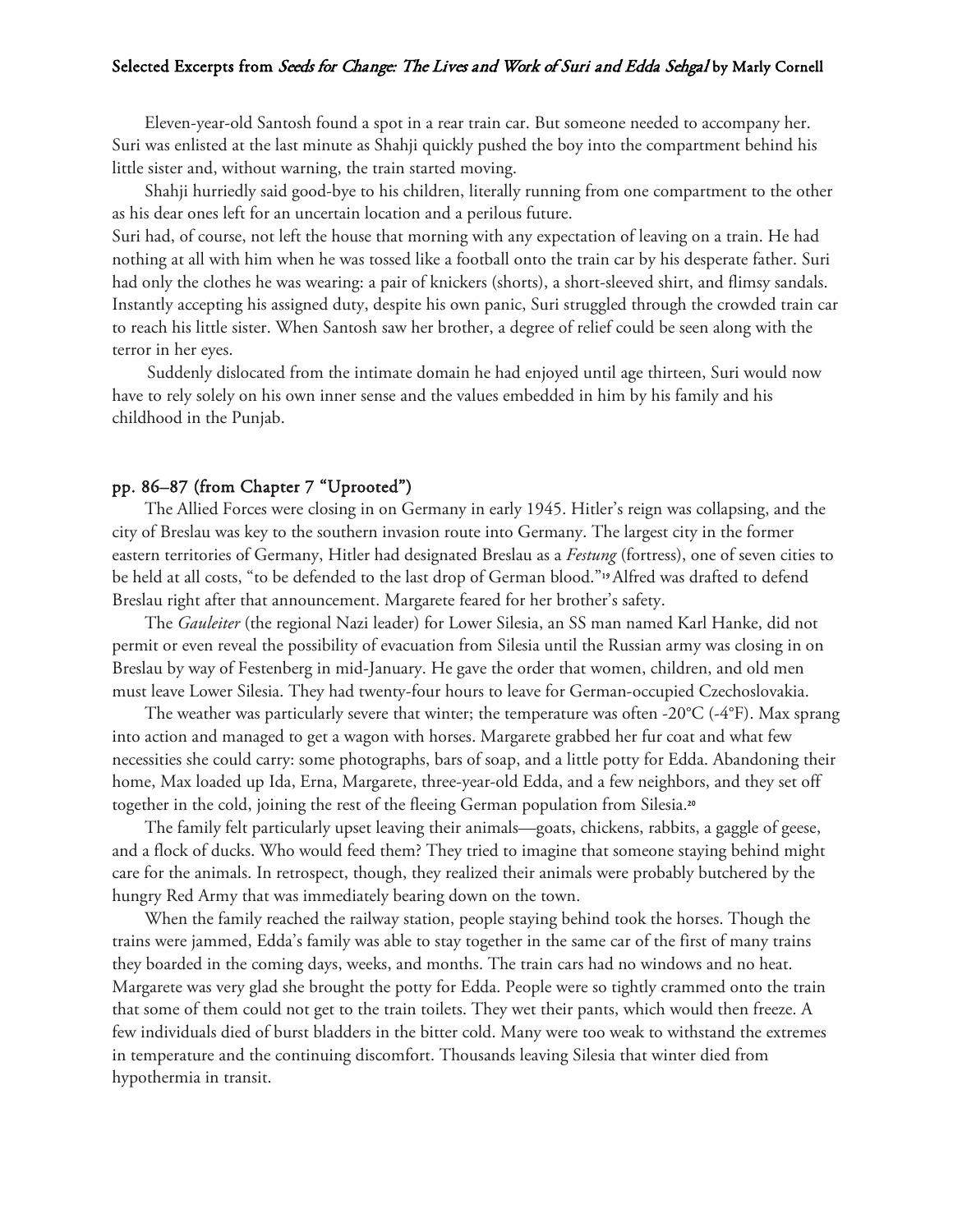The trek by train wound through Czechoslovakia, with many stops along the way. The refugees were required to walk long distances back and forth from the train stations and wherever they were told to stay at night. Hundreds marched together for miles in the cold to stay overnight or longer in schools. They slept on straw that was strewn wall to wall on gymnasium floors. Ida suffered with pain in her joints. She had difficulty walking and struggled to climb on and off the trains.

Refugees focused only on basic survival, food in particular. A distribution system was set up for people to receive a small allotment of various food items. Ration cards were issued and used to obtain meager supplies, some bread or potatoes, at stops along the way in the seemingly endless journey. People waited for hours in long lines for their allowances. Everyone was cold, miserable, and hungry.

19*. After the Reich, The Brutal History of the Allied Occupation* by Giles MacDonogh, Basic Books, 2009. 20. Refugees fleeing from further north headed to East Berlin and northern Germany.

#### pp. 141–143 (from Chapter 11 "Land of Wood and Water"

In January 1965 Henry A. Wallace, his wife Ilo, and Bill Brown visited Suri's operation in Jamaica for a few days. The Wallaces had just been visiting corn-breeding stations in the Dominican Republic and Guatemala. They stayed at the Mona Hotel, and Brown stayed with Suri and Edda.

Meeting such a renowned figure as Henry Wallace was a great honor for Suri. He felt humbled to learn that Wallace already knew who he was when Brown inquired about hiring Suri for the Jamaica station. While at Harvard, Suri had been impressed by reading the "Century of the Common Man" speech Wallace made in 1942 that so passionately espoused freedom for all people around the world.<sup>34</sup> He thought Wallace was right on target with his revolutionary quote, "We hear a great deal about atomic energy. Yet I am convinced that historians will rank the harnessing of hybrid power as equally significant."<sup>35</sup>

Wallace and Brown spent most of a day with Suri in the nursery and walking the fields together, though Wallace was limping. Both men were enthusiastic and very pleased to see what Suri had done in the nursery, and the crosses he had made. The Wallaces came to Suri and Edda's home in the afternoon. Edda made a delicious apple strudel, which Wallace particularly appreciated as they enjoyed spirited conversation together.

Wallace gave Suri a lot of practical advice involving his operation, but he also wanted to accomplish several other things during his few days in Jamaica. Since he was breeding strawberries and gladioli at his farm in Westchester County, New York, he wanted to meet people who were working on those crops in Jamaica. Though no one in Jamaica was working on gladioli, Suri arranged a meeting with a scientist growing strawberries in the Blue Mountains. At Wallace's request, Suri also set up a meeting with the agricultural attaché at the American embassy and went along on the informative visit. The lively conversation focused on the application of genetics to improve crop plants. They then visited with the American ambassador, who briefed Wallace on the economic and political situation in Jamaica.

Wallace was passionate about plants and full of ideas. Suri found him to be a deep thinker and a genuine visionary who cared about making a difference in the world. Suri recalled something he'd been told by Simon (Si) Casady, a Pioneer associate back in Johnston who had been with the company from the beginning, serving as its first treasurer. In Pioneer's early years, Wallace had said, "Si, the guys running Pioneer think their job is to make profit. I suppose they are partly right. But that isn't our real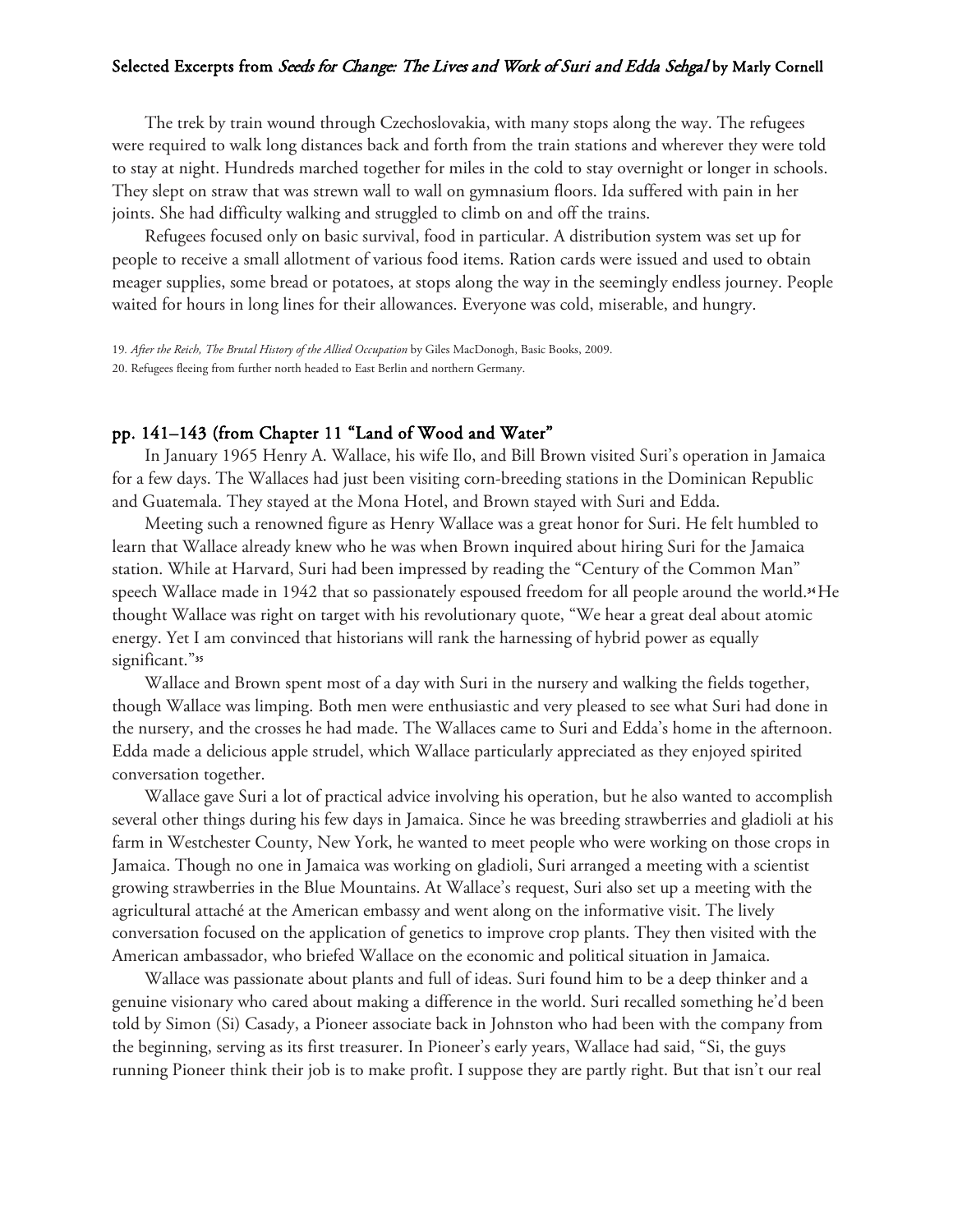job. Our real job is to learn how nature operates and to use that knowledge to make more food for the world."

Wallace's whirlwind visit kept Suri totally occupied. He confided to Suri at one point that he didn't have much time left, due to ALS, and there were so many things he still wanted to get done. Before leaving Jamaica, Wallace suggested that Suri expand his plant trials to the Dominican Republic, that it was an important agricultural country. He gave Suri the name of a Peace Corps volunteer there and encouraged Suri to contact him.

Suri took Wallace's suggestion. He found two pieces of land in the Dominican Republic, one near La Vega and another at the agricultural school in Santiago. First he went to plant the trials on five acres; then he returned a few times to check on the crop. For the late April harvest, Edda accompanied him to help Suri record grain moisture and take field notes.

Suri and Edda were busy harvesting the trials alongside other workers in the field near La Vega one afternoon when, suddenly, all theworkers stopped what they were doing and crowded around a transistor radio.

Suri asked what they were hearing, and the answer was, "*Revolución en la capital!*"

Violence had erupted in Santo Domingo, a rebellion triggered by supporters of the ousted former president. The workers left the fields but Suri wasn't too concerned. The capital was about a hundred miles away and he wanted to finish harvesting the trials.

When Suri and Edda returned to the hotel in the evening, it was pretty much empty. A few employees stood around the TV in the hotel dining room. They advised Suri and Edda to leave, saying that almost every guest had already checked out. But not knowing where else to go at that hour, they decided to stay the night, with their door securely locked.

In the morning, when they found the hotel restaurant locked and the reception area empty, they felt a greater sense of urgency. Suri and Edda vacated their room in a hurry. But the battery was dead in their rental car. Luckily, the car was parked on a hill, so Suri was able to roll forward to start the engine.

They drove straight to the home of their Peace Corps contact, who accompanied them to the home of another associate, Raul Medina, the director of the tobacco research station in La Vega. Raul invited Suri and Edda to stay with his family. Friends visiting from Puerto Rico were guests there as well, and they were just as keen to get out of the country.

Each evening at the Medinas', everyone in the household listened to the *Voice of America* on the radio to follow the progress of what was now a bloody civil war. After three days, President Lyndon Johnson, fearing the Dominican Republic could become another Cuba in the Caribbean, sent in the Marines. All foreigners who wished to leave the country were told to travel to a corridor of safety around the Embajador Hotel in Santo Domingo for evacuation.

Suri and Edda decided to risk the drive to the capital. The Puerto Rican couple rode in the front car, and Suri and Edda followed. Both cars were stopped again and again by rebels pointing guns at them. The cars were allowed to proceed once the Puerto Rican couple explained in Spanish that they were all foreigners, and not affiliated with any political party.

Edda said, "The only thing they wanted from us was water."

Reaching the Embajador safely in the afternoon and showing their passports, Edda and Suri were directed through a barbed-wire barricade to the lobby, where US Marines registered everyone coming in. Within minutes, Suri and Edda were led to an open area within the hotel grounds to board a helicopter that flew them to the aircraft carrier nearby, the USS *Boxer*.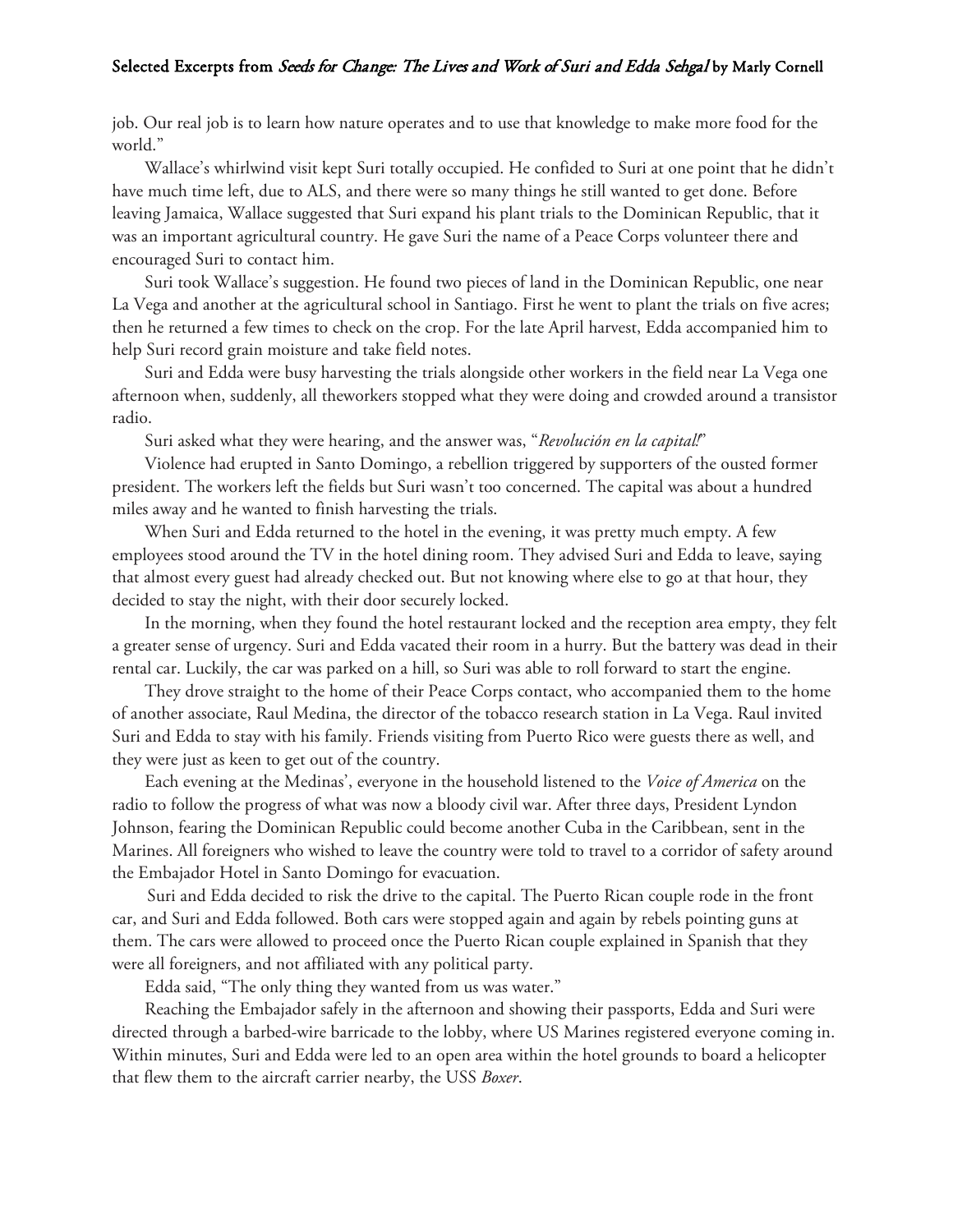On the deck of the ship, Suri and Edda were impressed by the well-organized operation. They watched as helicopters kept bringing aboard more people, while fighter planes took off and landed, one after the other. The Marines were well-stocked with food enough for all the evacuees, and the soldiers gave up their bunk beds to civilians, an admirable gesture that was much appreciated.

After a few days, Suri and Edda and their friends were transferred to smaller boats for an all-night ride to Puerto Rico. Space on the boats was so tight that only the women were provided with bunk beds. Men had to sleep wherever they could find a spot. Suri was miserable and seasick the entire time.

Landing in San Juan in the morning, the evacuees were met immediately by the Red Cross, who attended to anyone needing help. The Puerto Rican couple kindly invited Suri and Edda to stay overnight in their home. Dr. Brown was immensely relieved to receive the phone call that Suri and Edda were flown safely back to Jamaica the next day.

34. Wallace gave his speech first in Spanish, then in English, at the Free World Association in New York City. http://www.youtube.com/watch?v=OBWula5GyAc. http://www.shafr.org/classroom\_documents/Wallace,CommonMan.pdf. 35. *New Yorker*, Volume 60, Issues 16-24, 1955, 80.

## p. 158 (from Chapter 12 "All Is Forgiven"

Suri, Edda, and the boys flew back to Germany where her parents now lived in a new, spacious house. Edda and the kids stayed there for a few more weeks, while Suri flew back to Des Moines to find a place to live.

That first journey to India, and the two-and-a-half months spent there, left a deep imprint on Edda. She had been a little anxious at first, but Suri's family turned out to be so wonderful to her. She experienced a kind of total love, warmth, and acceptance from them that she'd never felt or seen anywhere in the West.

Margarete noticed a change in Edda and asked, "What's the matter? You are so different."

But Edda could not answer her mother. She was lost in her own thoughts after her experiences in India.

Edda could not explain the way she felt having been so warmly received in India by Suri's family, and the circumstances that were so different from anything in her past. In Europe, Edda had been keenly aware of restrictions, obstacles, and judgments. In India, all the little details, rules, and expectations that seemed very important in the West didn't seem to matter. Anything in life could change in the blink of an eye. Yet despite any hardship or inconvenience, the people Edda met in India lived with joy and acceptance, without criticism or complaint—even Shila as she was suffering focused only on her love for her family. Edda's life with Suri in America had a sense of freedom that Edda appreciated now more than ever.

Her third child was not due until October, so staying in Germany for the birth was not even considered this time. Edda flew home to Iowa in the beginning of July. Word soon came that Shila had succumbed to the cancer, and Edda shared Suri's sorrow at the loss of his sweet mother.

#### pp. 169–170 (from Chapter 13 "Going International"

Throughout these years, while Suri was spreading hybrid seeds throughout the world, Edda not only kept the home fires burning and the children safe and healthy, she served as hostess extraordinaire when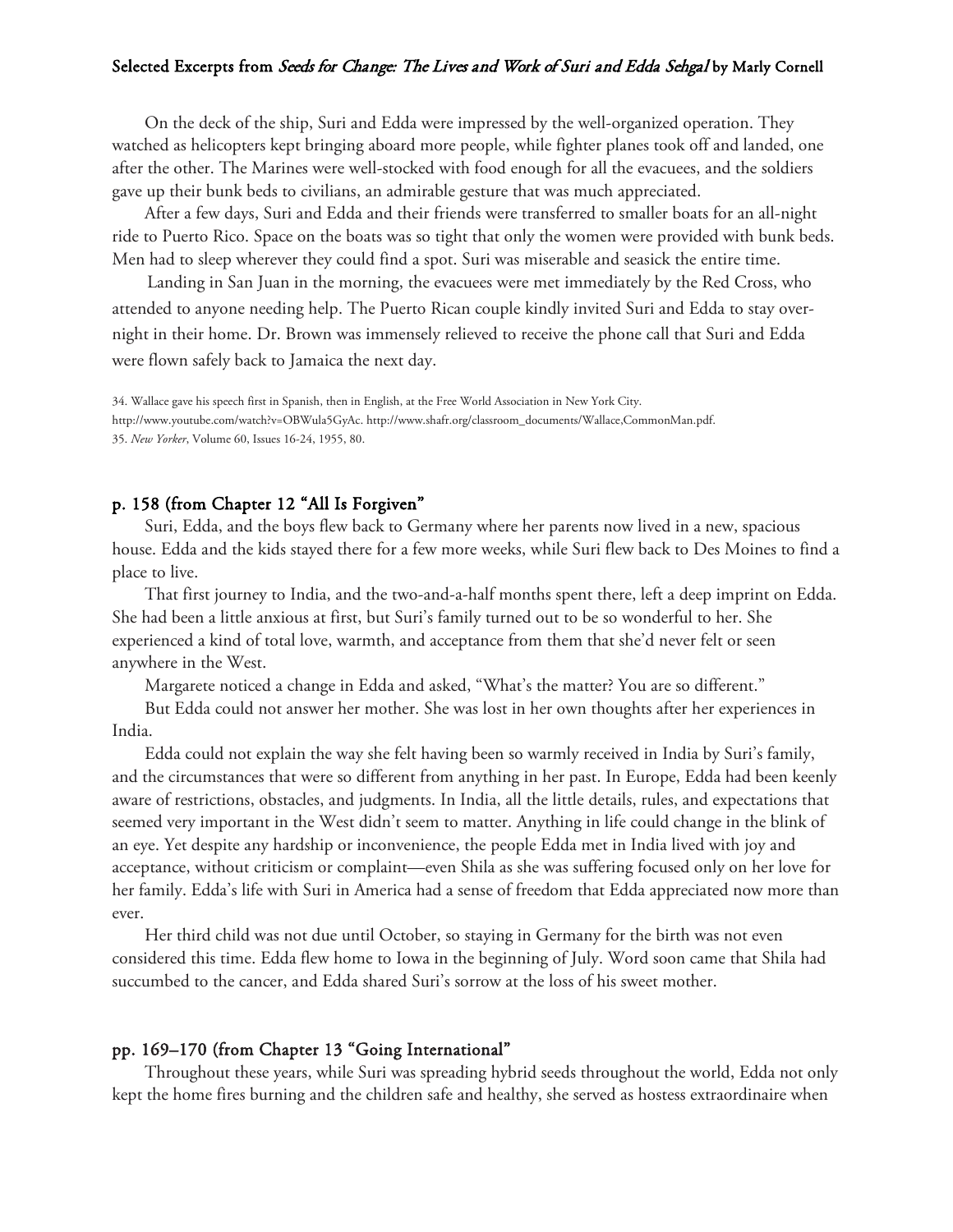Suri brought home his international business associates for drinks, hors d'oeuvres, or meals. She took care of the cooking and preparations herself. The kids were often asleep by the time guests arrived for a splendid dinner and lively conversation. But on some occasions, the kids were part of the visit and Edda noticed that the foreign visitors enjoyed spending time with a family.

Visitors from Russia always came with lots of delicious salamis and bottles of vodka in their luggage. At the house, Edda supplied the rye bread and pickles and everyone feasted as they talked and laughed together and toasts were raised "To your grandmother!" and "To your mother!" and so on, one after the other. Edda enjoyed the instant friendships made with these highly emotional Russians who always greeted them coming and going with kisses on both cheeks and warm bear hugs.

That Suri and Edda each had accents from the countries where they were born turned out to be a distinct and unexpected advantage in Suri's international business relationships. He and Edda were told more than once by their guests, from countries all around the world, that people could more easily enjoy and understand interactions with them. Americans usually spoke so fast that foreign guests caught only about half of what was said in any verbal exchange. Those not fluent in English had to first take a second to translate what they were hearing, then guess what they missed before continuing the conversation. Partnerships, friendships, and camaraderie were enhanced by the fact that, to international visitors, these particular Americans were "just like us."

Suri set a strong example at Pioneer, just as Edda did in their home, by treating people with tremendous courtesy and respect. International visitors felt that; this consistent behavior nurtured lasting friendships. As it was in the Punjab, every visitor was an honored guest. As a result, strong bonds were formed, and people were often willing to bend over backward to help Suri when needed. This was especially important in Soviet Bloc countries. Suri said, "You must have a person in every country who becomes your champion. We had lots of them."

#### pp. 204–205 (from Chapter 16 "Sweet Poison"

From day one, the *Des Moines Register* ran the story about the legal case between Pioneer Hi-Bred International and Suri Sehgal.

Suri was very busy gathering his forces to defend his professional business reputation and protect his family's future. With little savings and suddenly deprived of all income, he was poignantly aware that Pioneer had deep pockets and plenty of institutional clout in the state.

In all his years of traveling around the world for Pioneer, the satisfaction provided by the continued growth of the business had further fueled Suri's commitment to his work. Building the company had been his focus. Now his focus turned to the work his lawyers were doing. The lawyers were impressed. Noticing that Suri was working as hard as they were, the firm provided him with an office and a desk.

Suri's attorney, Jim Gritzner, who later became a federal district court judge in Des Moines, reflected on his initial impressions of Suri and his case, saying, "As a lawyer, when you first meet someone, you're always a little suspect. We deal with a lot of people who are playing a role. Early on, it was very important for me to figure out if Suri was the good guy or the bad guy in this equation. Very quickly I found out that he was the good guy, and there were some pretty significant bad guys involved."

Gritzner described Suri as "a combination of tremendous achievement and ability, as well as humility and graciousness. Suri regarded his lawyers as lieutenants, not generals, because he remained very much in charge."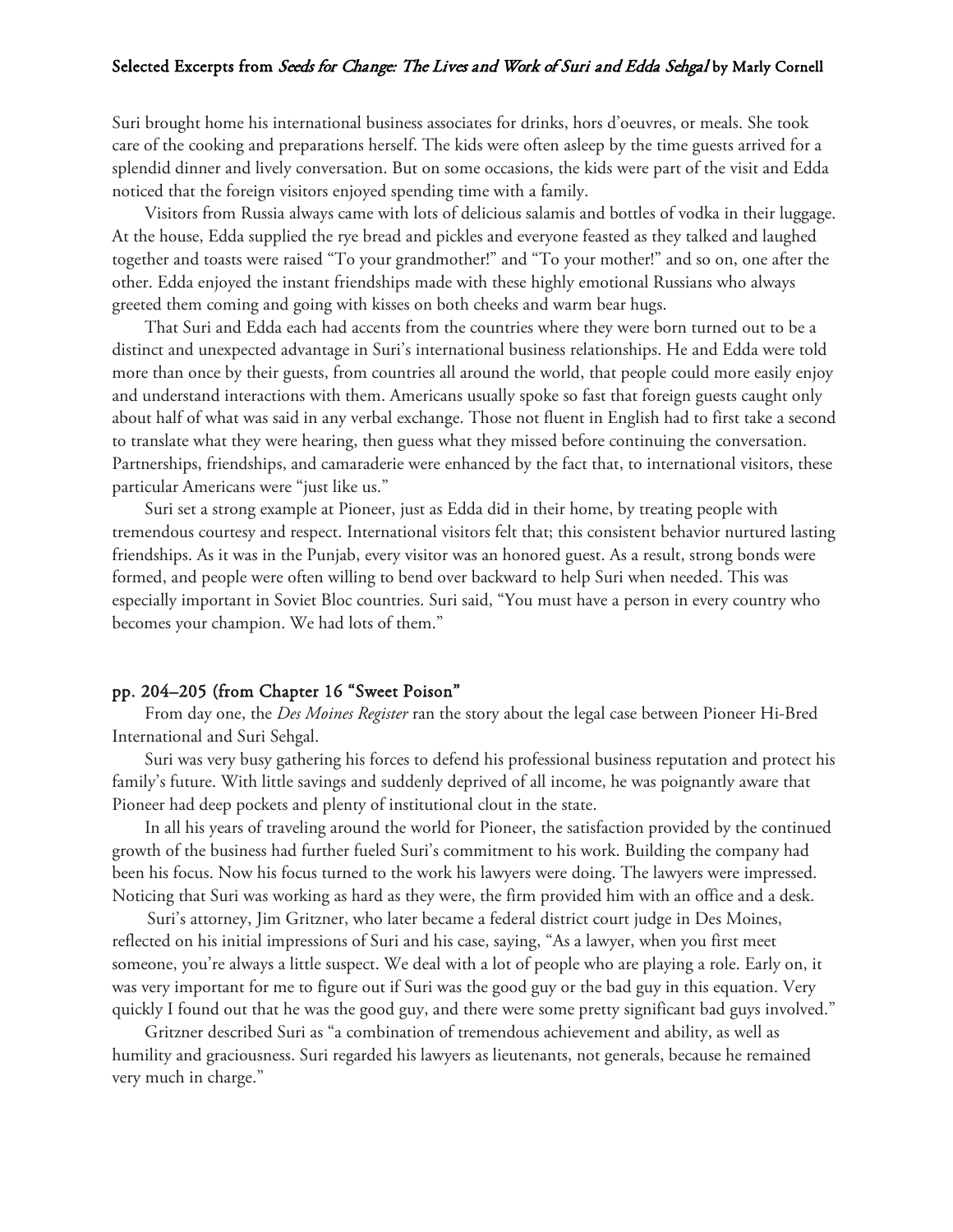Edda observed that, during this period, Suri never got angry, impatient, or discouraged. He took control. He worked long hours with the attorneys and in his home office, documenting information. He liked his lawyers and approved of their approach. He felt sure that things would eventually be all right.

# pp. 256–257 (from Chapter 19 "Assuring Sustainability"

The time had come for celebration on several fronts. The Good Governance Now program was ready for implementation, and the new Sehgal Foundation facility was completed on schedule. A formal inauguration celebration was held in December 2008.

The assembled crowd included the governor of the state of Haryana and other dignitaries, key funding partners (Mosaic, KMG, and the Mewat Development Agency), the staff, friends of the institution, and Sehgal family members. This was Kenny's first trip to India. Vicki and Ryan, now married, brought their little daughter Sabina, who had taken her first steps during the plane ride to India. Oliver and Ben made the trip, as did Raman and Chander.

The crowd gathered for presentations in the building's auditorium with its beautiful teak woodwork. Suri and Edda and other family members, plus a few relatives from India, were all in attendance as the program began with a choir of village girls singing the national anthem. For girls to participate in a public function was important in itself. After the welcome from Jay, words from Suri, and the presentations, a gala lunch was served, and people explored the new Platinum LEED-certified building.

Suri and Edda circulated and greeted the guests. As was typical, Suri did not wish to be in the spotlight at formal ceremonies. He instead gravitated toward a group of villagers, speaking with them informally, answering their questions and discussing their ideas and future plans. The celebration lasted all day.

At the foundation's community center in the village of Ghaghas, in Mewat, workshop tours and demonstrations were held a couple of days later. The shops were well ordered and arrayed with tool boards and equipment. In a telephone repair shop, boys were learning how to repair cellphones, and a computer workshop had teams working in groups.

Experimental agricultural rows in wooden beds, including squash, mustard, tomato, and onion, illustrated crop diversification. Vermicompost was turned over and mixed with soil to improve soil health and significantly increase crop yield. Each crop had water drips for maximum use of the precious supply.

Outside Ghaghas, visitors were shown a check dam with its ridged stone outcrops dug into the earth at many levels up and down the eroded hills, and the newly dug reservoir where runoff water was directed in the rainy season. Guests were surrounded by chattering children. Boys and men from the village surrounded and regarded the group with curiosity, listening to the descriptions of the water program, including collection, storage, groundwater replenishment, recharging of wells, deepening of ponds, and roof-water harvesting.

At Notki village, brightly colored signs explained the foundation programs going on there. Education team leaders made brief presentations, pointing out village participation and the funds they had raised. Villagers received Edda and Suri by placing an elaborate and colorful turban on Suri's head, designating him a high benefactor. A silk shawl was put around Edda's shoulders.

Guests were directed across the schoolyard into a classroom where girls wearing headscarves were seated in rows to one side. Suri addressed the children and their teachers in Hindi, asking them to volunteer descriptions of what they were learning, and listening to their animated answers.